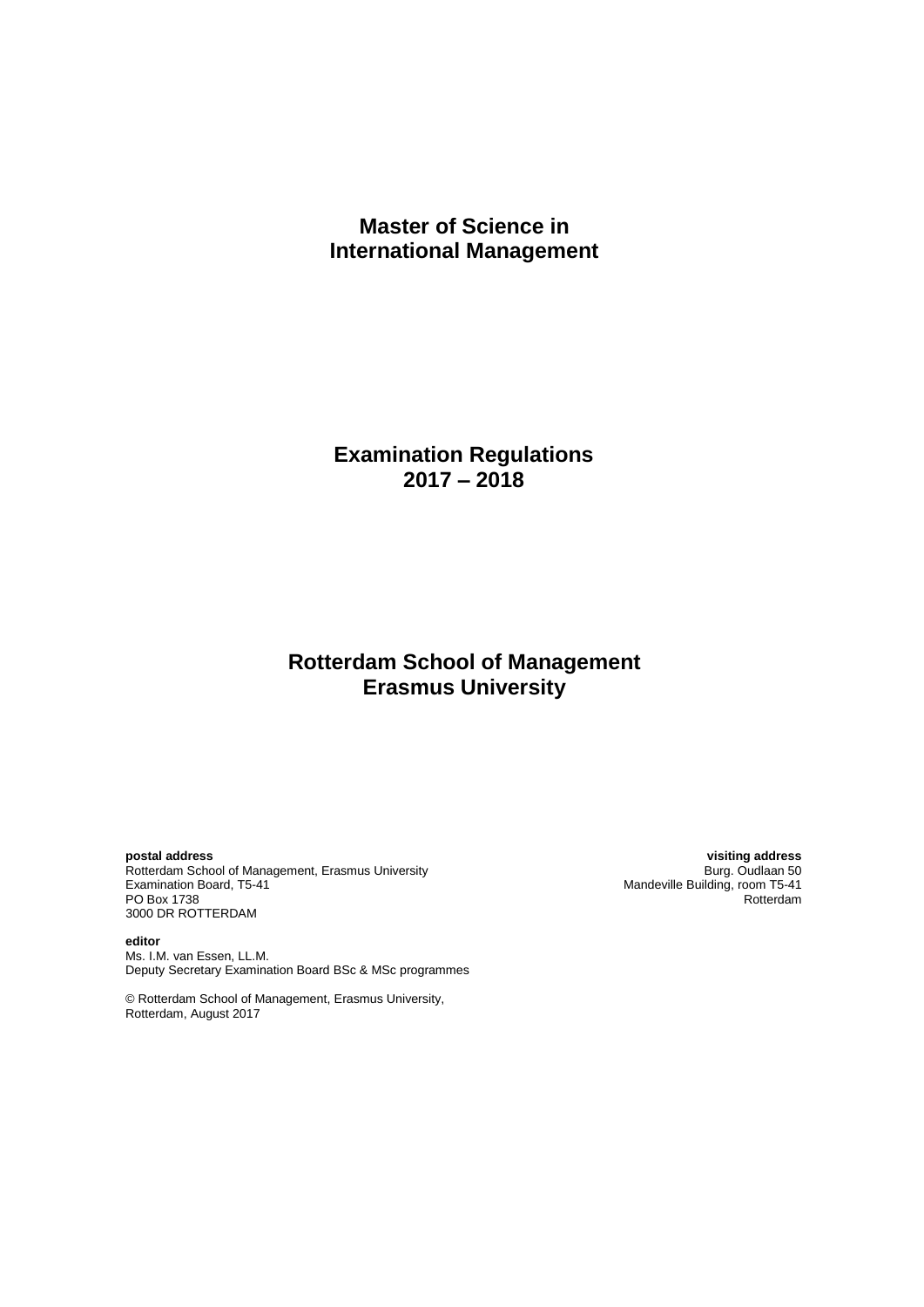# **Contents**

| <b>I Examination Board RSM</b>                                                                                                                             | 3                                |
|------------------------------------------------------------------------------------------------------------------------------------------------------------|----------------------------------|
| <b>Tasks</b>                                                                                                                                               | 3                                |
| <b>Composition</b>                                                                                                                                         | $\mathbf{3}$                     |
| Secretary to the Examination Board                                                                                                                         | 3                                |
| <b>Administration</b><br><b>Requests and information</b>                                                                                                   | 3<br>3                           |
|                                                                                                                                                            |                                  |
| Il Legal protection: Objections and Appeals                                                                                                                | 5                                |
| Appeals procedure                                                                                                                                          | 5                                |
| <b>Objections Procedure</b>                                                                                                                                | 5                                |
| III Teaching and Examination Regulations of the Master of Science in International                                                                         |                                  |
| <b>Management 2017 - 2018</b>                                                                                                                              | 6                                |
| Section 1 - General                                                                                                                                        | 6                                |
| Article 1.1 – applicability of the regulations<br>Article $1.2 - \text{aims of the programme}$                                                             | 6<br>6                           |
| Article 1.3 - definitions                                                                                                                                  | 6                                |
| Article 1.4 - degree                                                                                                                                       | 6                                |
| Article 1.5 - language of instruction                                                                                                                      | 6                                |
| Article 1.6 – compulsory educational activities                                                                                                            | $\overline{7}$<br>$\overline{7}$ |
| Section 2 – Composition of the degree programme<br>Article 2.1 – full-time / part-time                                                                     | 7                                |
| Article 2.2 - study load, feasibility and timetable of the degree programme                                                                                | 7                                |
| Article 2.3 - composition of the degree programme                                                                                                          | 7                                |
| Article 2.4 – exemption from obligatory practicals                                                                                                         | $\overline{7}$                   |
| Article 2.5 - exemption from examinations<br>Article 2.6 – free master programme within the master degree programme MSc in International Management at RSM | 7<br>7                           |
| Section 3 - Admission                                                                                                                                      | 8                                |
| Article 3.1 - admission                                                                                                                                    | 8                                |
| Article 3.2 – admission procedure                                                                                                                          | 8                                |
| Article 3.3 - admission requirements<br>Section 4 - Taking examinations                                                                                    | 8<br>8                           |
| Article 4.1 – frequency of examinations and tests; examination schedule; re-examinations; extra opportunities                                              | 8                                |
| Article 4.2 – form of the examinations and tests                                                                                                           | 9                                |
| Article 4.3 – oral tests                                                                                                                                   | 9                                |
| Article 4.4 – sequence of programme components<br>Section 5 - Result of examinations                                                                       | 9<br>9                           |
| Article 5.1 – determining, announcing and recording results of examinations and tests; deadlines                                                           | 9                                |
| Article 5.2 – period of validity                                                                                                                           | 9                                |
| Article 5.3 - Feedback and perusal                                                                                                                         | 10                               |
| Article 5.4 - Archiving period of written tests<br>Section 6 - Result of the final exam                                                                    | 10<br>10                         |
| Article $6.1$ – the result of the final exam                                                                                                               | 10                               |
| Section 7 - Final and Implementation Provisions                                                                                                            | 10                               |
| Article 7.1 - amendments changes                                                                                                                           | 10                               |
| Article 7.2 - Hardship clause<br>Article 7.3 - announcement                                                                                                | 10<br>10                         |
| Article 7.4 – legal effect                                                                                                                                 | 10                               |
| IV Rules and Guidelines 2017 - 2018                                                                                                                        | 11                               |
| Section 1 - General                                                                                                                                        | 11                               |
| Article 1.1 – applicability of the Rules and Guidelines                                                                                                    | 11                               |
| Article 1.2 - definitions                                                                                                                                  | 11                               |
| Article 1.3 - day-to-day procedure of the Examination Board                                                                                                | 11                               |
| Article 1.4 - the authority to examine, the appointment of examiners<br>Article 1.5 - the criteria                                                         | 11<br>11                         |
| Section 2 – Exemptions                                                                                                                                     | 11                               |
| Article 2.1 - exemption from practical tests                                                                                                               | 11                               |
| Section 3 - Rules concerning good course of things during examinations and tests                                                                           | 12                               |
| Article 3.1 – registration for examinations and written tests<br>Article 3.2 – entering and leaving the room in which the written test is being held       | 12<br>12 <sup>2</sup>            |
| Article 3.3 - general provisions concerning order during the written test                                                                                  | 12                               |
| Article 3.4 - fraud                                                                                                                                        | 13                               |
| Section 4 - The examinations and tests of the courses                                                                                                      | 13                               |
| Article 4.1 – the questions and assignments, peer review                                                                                                   | 13                               |
| Article 4.2 - assessment criteria<br>Article 4.3 - determining the grades: rounding off, averaging, passing, grade floor                                   | 13<br>13                         |
| Section 5 - The Thesis                                                                                                                                     | 14                               |
| Article $5.1$ – the thesis, the thesis committee and admission to the thesis defence                                                                       | 14                               |
| Article 5.3 – establishment of the final exam                                                                                                              | 15                               |
| Article 5.4 – the certificate, the transcript and the supplement<br>Article 5.5 – Classifications 'cum laude' and 'summa cum laude'                        | 15<br>15                         |
| Section 6 - Final and implementation provisions                                                                                                            | 15                               |
| Article 6.1 - changes in these Rules and Guidelines                                                                                                        | 15                               |
| Article 6.2 - legal force                                                                                                                                  | 15                               |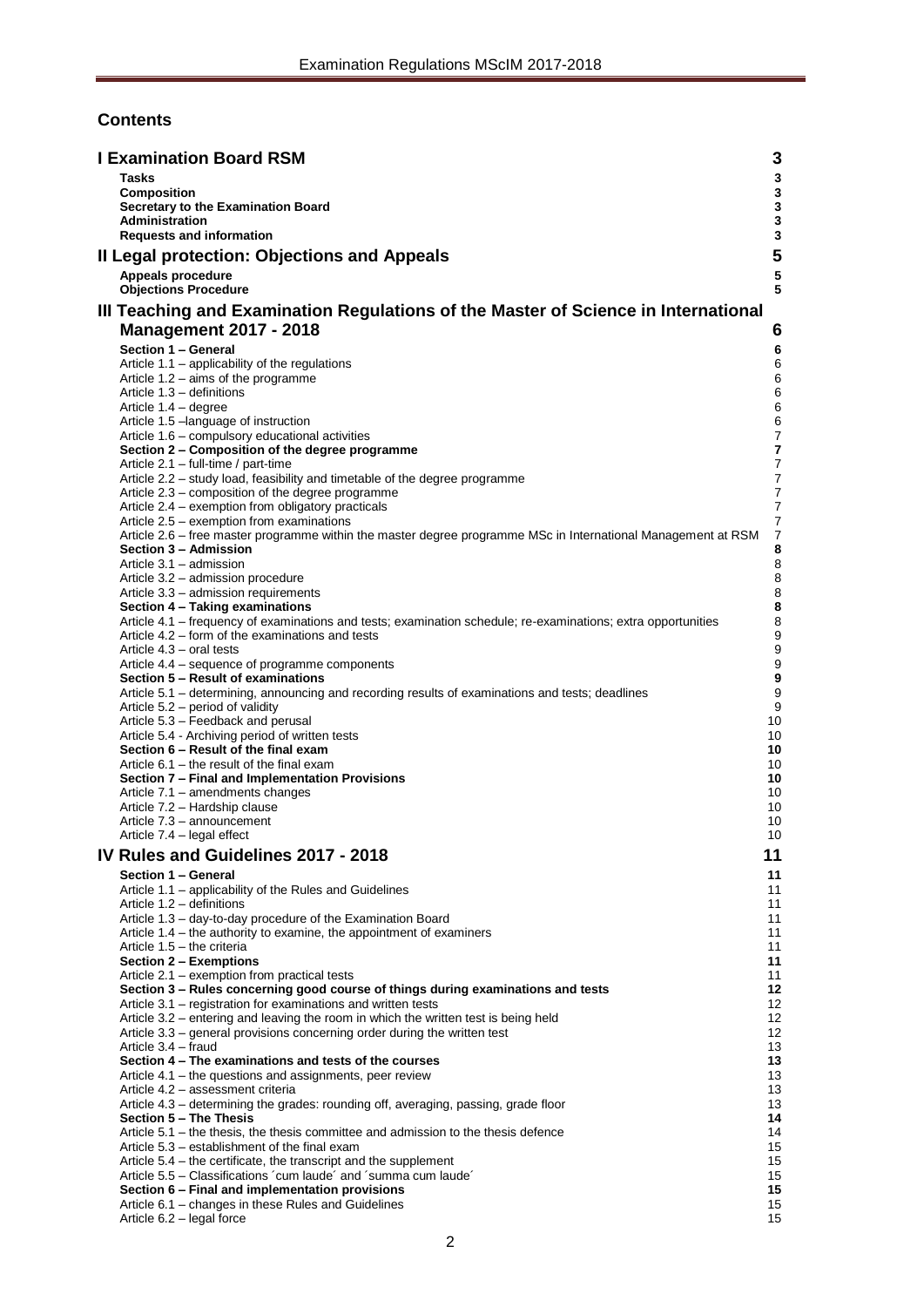# <span id="page-2-0"></span>**I Examination Board RSM**

### <span id="page-2-1"></span>**Tasks**

The legal framework of the Examination Board is given by Dutch Law, in particular the Dutch Higher Education and Research Act (*Wet op het hoger onderwijs en wetenschappelijk onderzoek- WHW*). The Examination Board has many different tasks. Generally, the following components can be discerned:

- 1. A *supervisory responsibility* with regard to the final exams, examinations and tests. This responsibility is manifested in the competence of the Examination Board to:
	-
	- a. award the diplomas;<br>b. appoint the examine appoint the examiners;
	- c. supervise the quality of final exams, examinations and tests;
	- d. take disciplinary action in case of fraud;
	- e. supervise the practice of the examination rules with due observance of the common legal principles like equality, legal security, legitimacy, reasonableness, fair play and so on;
	- f. be a mediator or even a defendant in case of disputes or appeals.
- 2. *Legislation*: the Examination Board makes Rules and Guidelines concerning the examinations, for example rules for enrolment, rules concerning order during examinations, fraud, assessment criteria, classifications (like *cum laude*). Once a year new Rules and Guidelines are drawn up.
- 3. *To grant exemptions* from the rules in individual cases.
- 4. *Advisory tasks*: three times a year the Examination Board issues an advice to every first year student concerning his success-rate. Furthermore the Examination Board advises the Dean regarding his Teaching and Examination Regulations.
- 5. In addition, on behalf of the Dean of the Rotterdam School of Management, the chairman of the Examination Board grants *admission statements* to the MSc-programmes.
- 6. *Other,* such as delegations in selection committees and the colloquium doctum committee.

#### <span id="page-2-2"></span>**Composition**

The Examination Board consists of six members of the academic staff and an external member. All members are appointed by the Dean. The Examination Board collectively sets up rules and policy. The Examination Board as a whole meets once a month. Each member has his/her own portfolio. The Examination Board is supported by the secretary.

#### **Members**

Prof. Dr. L.C.P.M. Meijs Ir. A.J. Roodink (Vice Chairman) Dr. E.A. van der Laan Dr. B.H.E. Wempe Dr. M.B.J. Schauten (external member) Vacancy member Vacancy member

#### <span id="page-2-3"></span>**Secretary to the Examination Board**

Ms. C.M. Dirks - van den Broek LL.M. managing director/secretary<br>Ms. I.M. van Essen LL.M. managing directory Ms. I.M. van Essen LL.M. Mr. A. Markus MSc deputy secretary Ms. A.M. Schey MScBA deputy-secretary

#### <span id="page-2-4"></span>**Administration**

Ms. D.M. Schonis team leader Ms. G.M. den Bakker assistant Ms. L. Guo assistant

#### **Contact**

Mandeville Building, Room T5-41 Tel. 010-4081895/88731 E-mail [eb@rsm.nl](mailto:eb@rsm.nl)

#### <span id="page-2-5"></span>**Requests and information**

Information concerning examinations can be found on the website of the Examination Board: [www.rsm.nl/examination-board.](http://www.rsm.nl/examination-board) Please consult these sites before contacting the Examination Board. You may first want to take a look in the Frequently Asked [Questions \(FAQ\) section](http://www.rsm.nl/examination-board/frequently-asked-questions-faqs/) to see whether you can find an answer to your question there.

Brief general questions can be asked by e-mail to [eb@rsm.nl](mailto:eb@rsm.nl) or by phone 010 4088731/1895 during opening hours (09.00 – 12.30 hrs.).

Official requests (e.g. requesting extension of grade validity) must be submitted by the EB´s webportal: [https://request](https://request-eb.rsm.nl/)b.rsm.nl/

When submitting the request, please include all relevant documentation. Be explicit in addressing the Examination Board. When a course is involved, mention the course's title, the teacher responsible, and the course's code. When a test or examination is involved, mention the course's title and code, the teacher, and the date. Once again, being explicit and clear in your request helps handling it expediently. Finally, always provide motivation as to why the request is submitted and as to why the request should be granted.

In the event that you are asked to hand in a (certified copy of a) certificate, transcript or diploma, you still have to send/show this document in its original form to the Examination Board for verification. These kind of documents will not be accepted in a digital form.

Please take into account that it may take up to 4 weeks before you receive a reply from the Examination Board.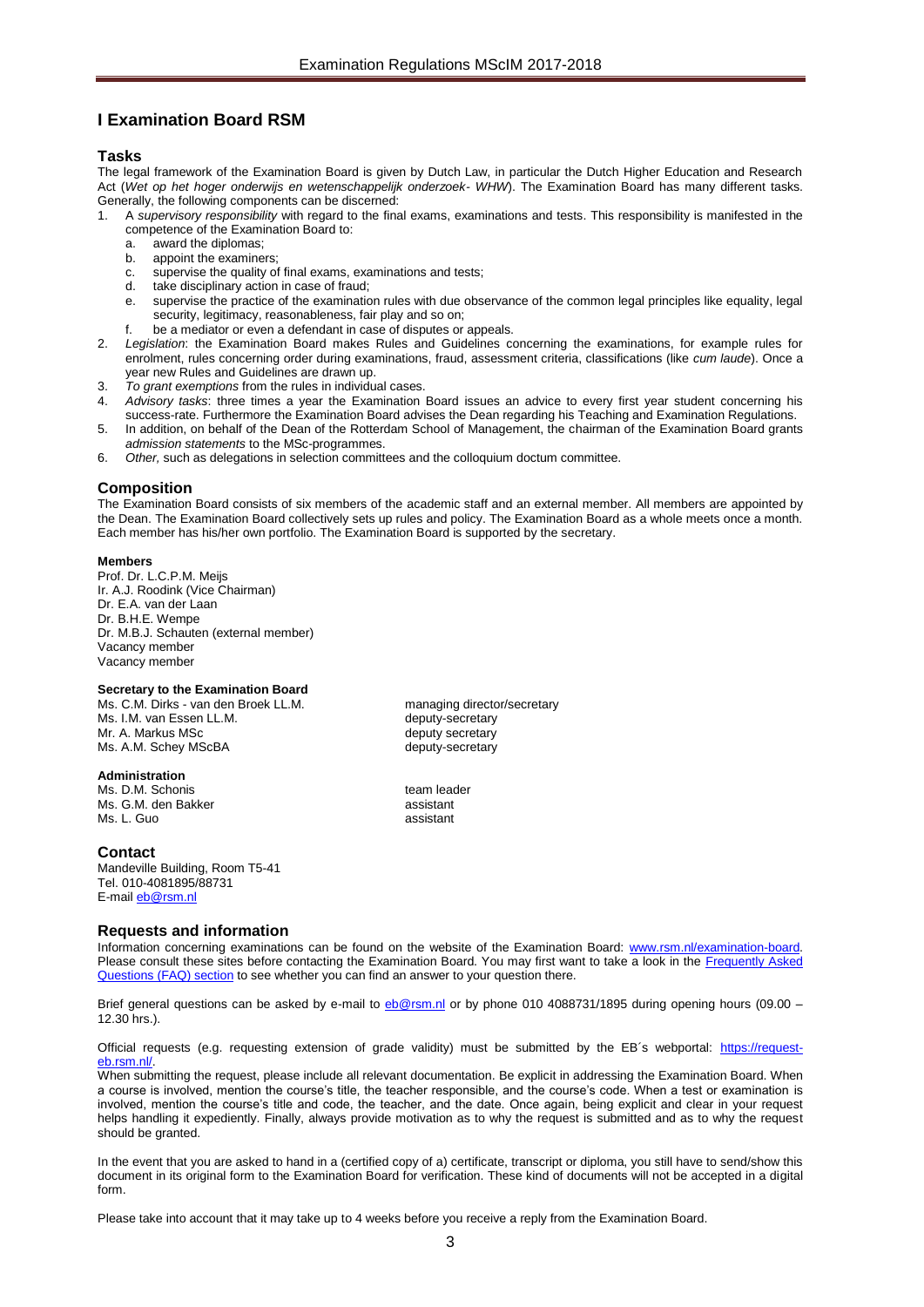### **Postal address**

Rotterdam School of Management, Erasmus University Examination Board RSM Mandeville Building, room T5-41 PO Box 1738 3000 DR Rotterdam The Netherlands

#### **Visiting address**

Secretariat Examination Board Mandeville Building, room T5-41 Burgemeester Oudlaan 50 3062 PA Rotterdam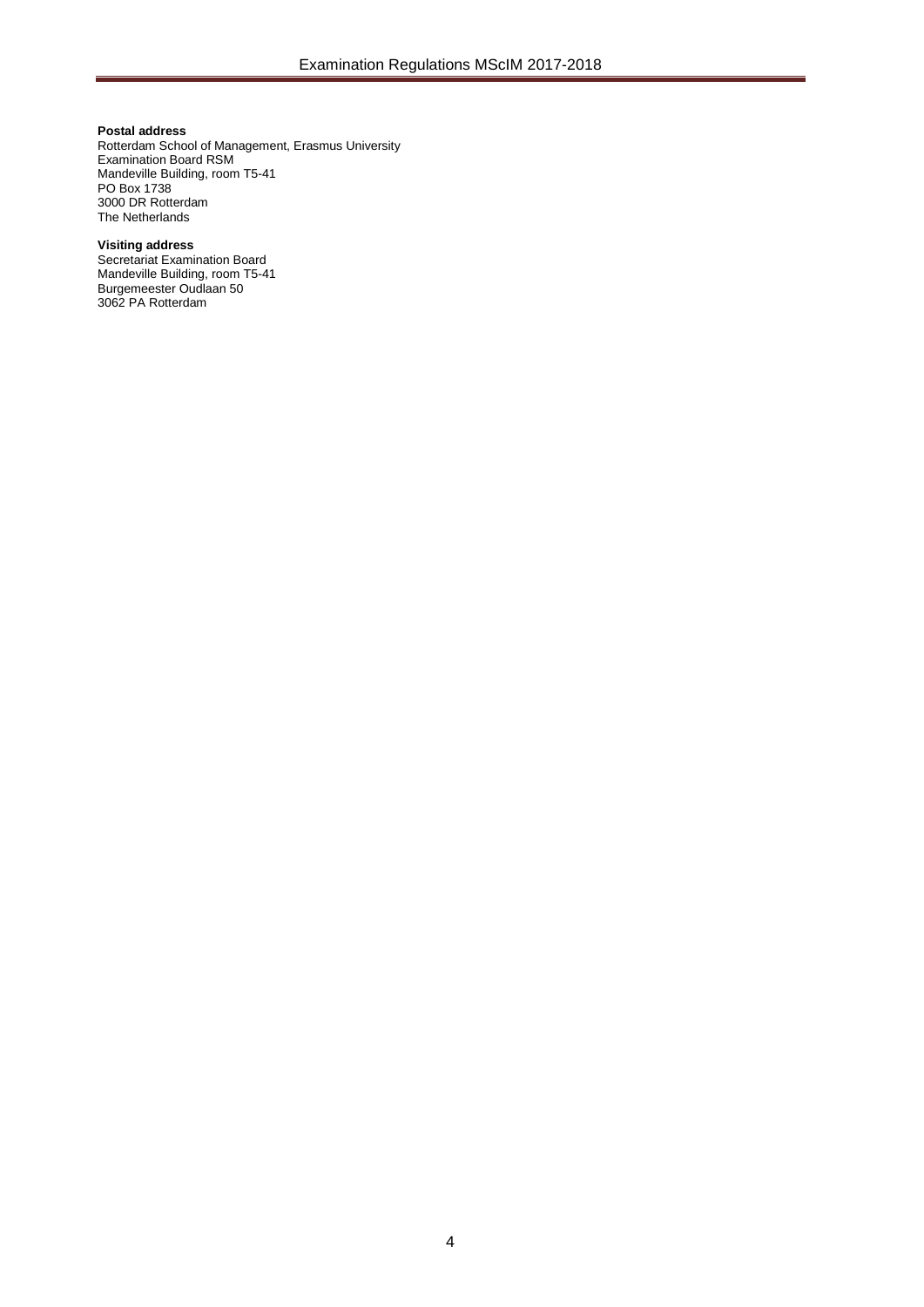# <span id="page-4-0"></span>**II Legal protection: Objections and Appeals**

If you disagree with a decision by a university body such as the Executive Board, the Dean, the Examination Board or an examiner, there are legal redress possibilities. You can submit an objection or lodge an appeal against this decision. Which procedure should be followed is specified by law and depends on the type of decision involved. All decisions should include an appeals clause, which refers to the appropriate legal process. Both procedures are briefly described as follows.

#### <span id="page-4-1"></span>**Appeals procedure**

A student who objects to a decision of an examiner (e.g. assessments) or the Examination Board may lodge an appeal with the Examination Appeals Board (in Dutch College van Beroep voor de Examens (*CBE*)) of Erasmus University Rotterdam. In urgent cases, the chair of the *CBE* can be requested to make provisions.

Only an interested party, that is a person whose interest is directly involved in a decision, can lodge the appeal. The appeal has to be lodged within six weeks of the announcement of the disputed decision. If the appeal concerns a decision that was not made on time, it must be submitted within a reasonable period of time.

The appeal should be submitted at [legal.protection@eur.nl](mailto:legal.protection@eur.nl) to the attention of the *CBE*-*EUR*. For further information check [http://www.eur.nl/english/essc/legal\\_position/objections\\_and\\_appeals/](http://www.eur.nl/english/essc/legal_position/objections_and_appeals/) or the Student Information Leaflet "Submitting an appeal with the Examinations Appeals Board" (available at the ESSC (Hall E-Building).

You can also visit the website of the *CBE-EUR* <http://www.eur.nl/abd/jz/cbe/> (in Dutch), where you can find the CBE's rulings on various disputes.

Before the *CBE*-*EUR* deals with the appeal, there is a settlement phase, in which the Examination Board concerned attempts to settle the lawsuit amicably (= formal amicable settlement attempt).

The *CBE*-*EUR* assumes that the complainant him/herself will first have made contact with the examiner concerned or with the Examination Board, in order to try to reach agreement (=material amicable settlement attempt). Account should be taken of the fact that meanwhile the period of six weeks for lodging an appeal with the *CBE*-*EUR* continues to run. In view of this, a provisional appeal can be lodged for the interim.

If the settlement attempt fails, parties will be invited to a sitting of the Examination Appeals Board. The sitting is in Dutch. Foreign students are recommended to take an interpreter with them to the sitting.

If a student disagrees with the decision of the *CBE-EUR* regarding their objection, they can submit an appeal to the Higher Education Appeals Tribunal in The Hague within six weeks of the decision.

#### **Further information**

For further information chec[k www.eur.nl/english/essc/legal\\_position/objections\\_and\\_appeals](http://www.eur.nl/english/essc/legal_position/objections_and_appeals)

Further information about the procedure can also be obtained from the Secretary of the *CBE-EUR* by e-mail to *che@eur.nl.* 

#### <span id="page-4-2"></span>**Objections Procedure**

You can submit a notice of objection against decisions by or on behalf of the Executive Board. This mainly concerns decisions on enrolment as a student, decentralised selection, termination of enrolment, payment or refund of tuition fees, financial aid and having been barred entry to the university's buildings, premises or facilities. You can also submit an appeal against the written refusal to make a decision or if a decision is not taken in a timely manner.

Of course, you do not necessarily have to start an appeal or objection procedure if you have a difference of opinion with someone. Talking to the person who took the decision is often enough to resolve the issue. The notice of objection should be submitted a[t legal.protection@eur.nl.](mailto:legal.protection@eur.nl) In all cases the period of objection is six weeks.

Your notice of objection will first be handled by the Advisory Committee on Objections. This Committee advises the Executive Board about your objection, after which the Executive Board reconsiders the case and makes a decision regarding your objection. Before issuing its advice, the Committee will also investigate whether an amicable settlement between parties is possible. The Executive Board shall decide on the objection no later than 10 weeks after receipt of the notice of objection.

If you disagree with the decision regarding your objection, you can submit an appeal with the Higher Education Appeals Tribunal in The Hague within six weeks of the decision.

You can find more information about this Objection Procedure on [this EUR-website.](http://www.eur.nl/english/essc/legal_position/objections_and_appeals/)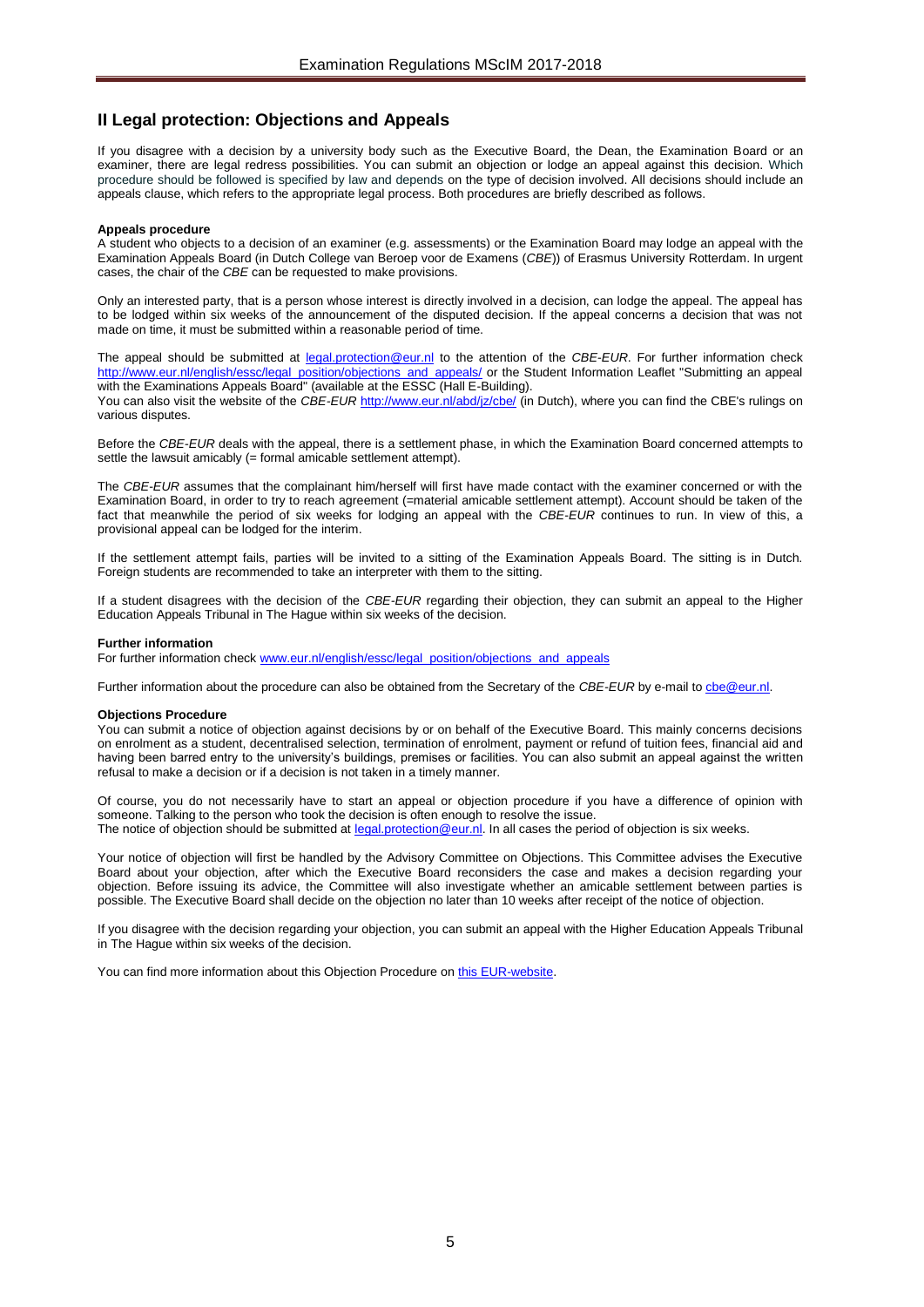# <span id="page-5-0"></span>**III Teaching and Examination Regulations of the Master of Science in International Management 2017 - 2018**

# <span id="page-5-2"></span><span id="page-5-1"></span>**Section 1 – General**

### **Article 1.1 – applicability of the regulations**

These regulations are applicable to the curriculum and final exam, examinations and tests of the master's degree programme MSc in International Management at the Rotterdam School of Management, Erasmus University, hereinafter referred to as the degree programme.

#### <span id="page-5-3"></span>**Article 1.2 – aims of the programme**

The degree programme is intended to impart scientific knowledge, skills and insight in the area of international management in such a way that the graduate is capable of scientific and socially responsible professional practice in this area, and is qualified to take any desired advanced programme and to become, among others a scientific researcher.

#### <span id="page-5-4"></span>**Article 1.3 – definitions**

In the regulations, words shall have the following meanings:

- a. Law: the Dutch Higher Education and Research Act (*Wet op het hoger onderwijs en wetenschappelijk onderzoek WHW*);
- b. Rules and Guidelines (R&G): the rules, guidelines and instructions of the Examination Board as referred to in Article 7.12b of the law;
- c. MScIM curriculum: the total of programme components qualifying for the final exam;
- d. Programme component: a bundling of examinations with a designated function and meaning within the MScIM curriculum;
- e. Course: an instruction given under the authority of a member of the academic staff; each course is concluded with an examination;
- f. *Final exam*: the total assessment of the performance of the student for separate examination parts of the programme, as referred to in article 7.10 of the law;
- g. *Examination*: every course will be assessed by an examination. Each examination includes an investigation into the knowledge, insight and skills of the student, as well as the appraisal of the results of that investigation. An examination may consist of more than one test;
- h. *Test*: a test may be:
	- A written test (i.e. a plenary test, open or closed book with open or multiple choice questions);
	- An individual assignment (i.e. a case or a thesis);
	- A group assignment (i.e. a team assignment);
	- An oral test;
	- A presentation;
	- A practical exercise;
	- A research or consultancy project;
	- An excursion or study trip;
	- An internship;
	- Participation performance:
- ECTS: abbreviation of "European Credit Transfer System". One ects represents 28 hours of study;
- Student: a person who is enrolled in to the university and admitted to the degree programme pursuing the study and/or taking part in the examinations of the programme; for the further application of these regulations, this designation also applies to an enrolled 'extraneus';
- k. Examination Board: the board referred to in Article 7.12 of the law for supervising the examinations and organization and coordination of the examinations of the programme;
- l. Academic year: the academic year runs from 1 September to the following 31 August (inclusive);
- m. Dean of the MScIM degree; the person who is responsible for the degree programme;
- Dean: head of the Rotterdam School of Management, Erasmus University;
- o. Academic Director: the person who is responsible for a specific master programme;
- p. School: Rotterdam School of Management, Erasmus University;
- Academic personnel:
	- the members of the academic staff of the School,
	- the trainee research assistants (PhD candidates) of the School,
	- the other academic personnel;
- r. Academic staff:
	- the full professors,
	- the associate professors of the School,
	- the assistant professors of the School;
- s. Teaching team: the members of the academic staff and the academic lecturers teaching courses within the degree programme.

#### <span id="page-5-5"></span>**Article 1.4 – degree**

- 1. The one who has successfully passed all the programme components of the MScIM degree programme will obtain the degree of Master of Science in International Management and is eligible for the CEMS degree.
- <span id="page-5-6"></span>2. The obtained degree will be written down on the master's degree certificate.

#### **Article 1.5 –language of instruction**

- 1. The language of instruction teaching and examinations is English, with the exception of certain courses as may be offered by the student's exchange school, and which the student may choose to take.
- 2. In cases, the Examination Board can grant exemption from paragraph 1.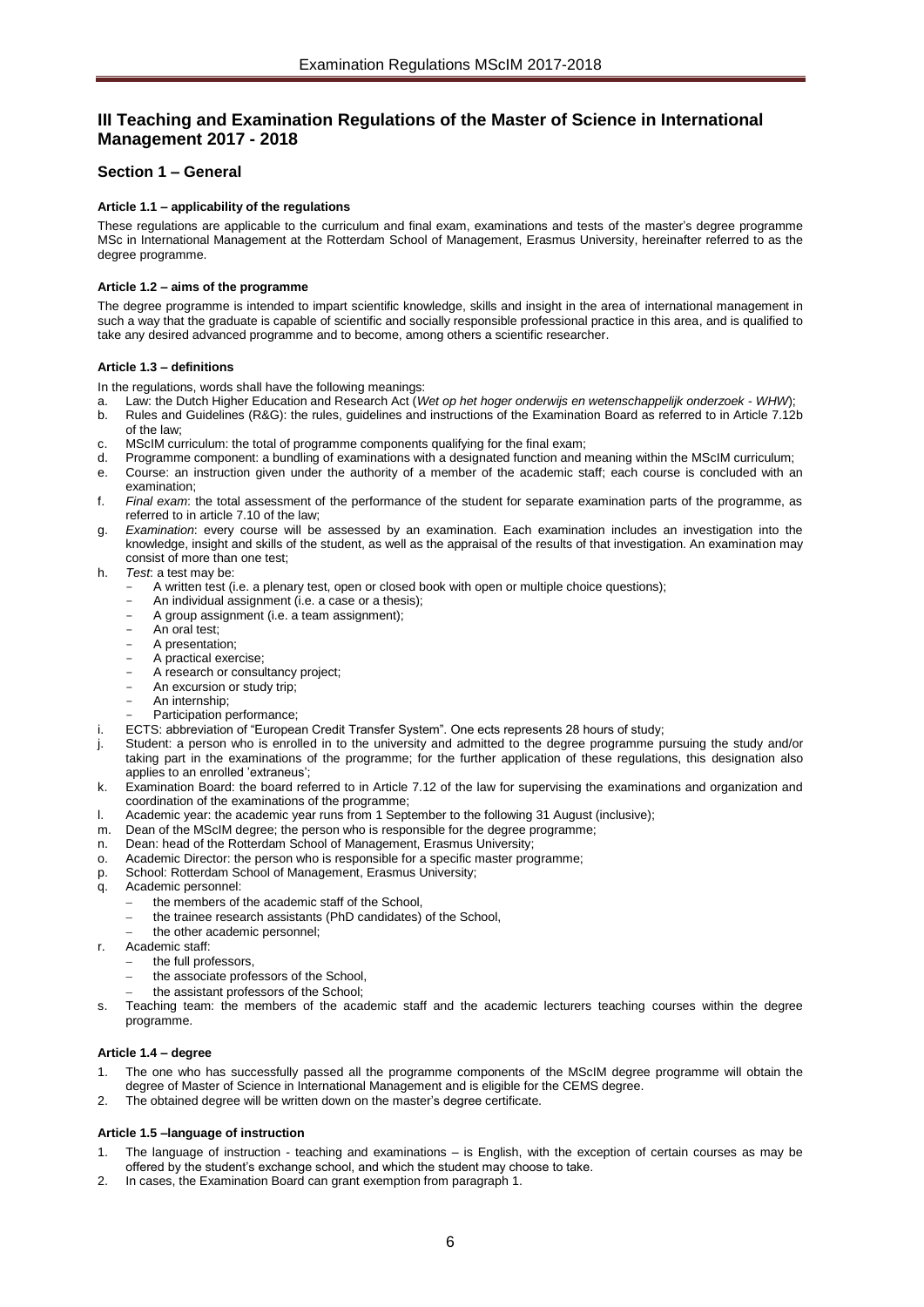#### <span id="page-6-0"></span>**Article 1.6 – compulsory educational activities**

- Teaching in most of the programme components takes place on a small-scale basis to enable students to obtain knowledge, skills and attitudes in the best possible way. The basic requirement, therefore, is that the students take part in all activities.
- 2. If students are prevented from participating in certain educational activities due to special circumstances, they should report this to the instructor concerned in advance. In such cases, without prejudice to the rules that apply to giving and assessing examinations of particular courses, instructors may assign alternative activities.

#### **Article 1.7 – Evaluation of education**

- The programme director will be responsible for ensuring the evaluation of education.
- 2. The programme director will inform the faculty council and the programme committee of the method and frequency with which components of the curriculum are to be evaluated.

The programme director will inform the faculty council and the programme committee of the outcomes of the evaluation, the amendments made as a result of this and the effect of the actual amendments.

# <span id="page-6-2"></span><span id="page-6-1"></span>**Section 2 – Composition of the degree programme**

#### **Article 2.1 – full-time / part-time**

<span id="page-6-3"></span>Within the scope of the law, the degree programme is offered full-time.

#### **Article 2.2 – study load, feasibility and timetable of the degree programme**

- The degree programme has a study load of 90 ects.
- 2. Courses and projects, including examinations, are scheduled to be completed in one and a half years.<br>2. To further increase the feasibility of completing the degree programme according to the schedule, the
- 3. To further increase the feasibility of completing the degree programme according to the schedule, the work load is spread evenly over the programme's duration.

### <span id="page-6-4"></span>**Article 2.3 – composition of the degree programme**

1. The composition of the degree programme is built up from the following programme components :

| <b>Programme Components:</b>                                       | <b>ECTS</b> |
|--------------------------------------------------------------------|-------------|
| a. Block Seminar                                                   | 3           |
| b. Skill Seminars                                                  | 2           |
| c. A choice of one of the following courses:                       | 7.5         |
| <b>International Strategy</b>                                      |             |
| International Entrepreneurship                                     |             |
| d. Management Challenges in International Organisations            | 7.5         |
| e. A choice of two courses out of three following courses:         |             |
| Innovation and Marketing of New Projects and Technologies 7.5 ects |             |
| Global Supply Chain Management 7.5 ects                            | 15          |
| Financial Management & Control 3.5 ects + Multinational Financial  |             |
| Management 4 ects                                                  |             |
| f. International Business Project                                  | 15          |
| g. Research Clinic                                                 | 5           |
| h. Master Electives                                                | 15          |
| i. Master Thesis                                                   | 20          |
|                                                                    |             |

- 2. Participation in an international exchange with one of the CEMS partner institutions during either the first or the second semester is a compulsory part of the degree programme; the other two semesters must be completed at the RSM. The programme components stated under paragraph 1, sub a, b, c, d, e, f and h may be attended at a CEMS partner institution.
- 3. The detailing in the most recent version of the International Management (digital) Study Guide of the further descriptions of programme components into compulsory courses and elective courses, including obligatory practicals, and the thesis project, constitute an integral part of these Teaching and Examination Regulations, without prejudice to the other provisions set out in these regulations.
- Students may choose the CEMS approved master electives from components of the MSc programmes of the RSM and/or CEMS partner institutions. These electives may exceed the total of 15 ects. However, it is not allowed to do more courses within a block than scheduled. Furthermore, once passed, electives cannot be revoked by the student. All electives will be listed on the grade transcript.

#### <span id="page-6-5"></span>**Article 2.4 – exemption from obligatory practicals**

In exceptional cases, the Examination Board can grant exemption from the obligation to take part in practicals. In that case, the Examination Board can decide that the practicals should be carried out in another way, to be determined by the Examination Board.

#### <span id="page-6-6"></span>**Article 2.5 – exemption from examinations**

<span id="page-6-7"></span>No exemptions from courses, examinations or tests will be granted.

#### **Article 2.6 – free master programme within the master degree programme MSc in International Management at RSM**

Under approval by the Examination Board, students who are enrolled in the programme can built up their own master's degree programme composed of courses offered by the university, which will lead to the degree of Master of Science in International Management.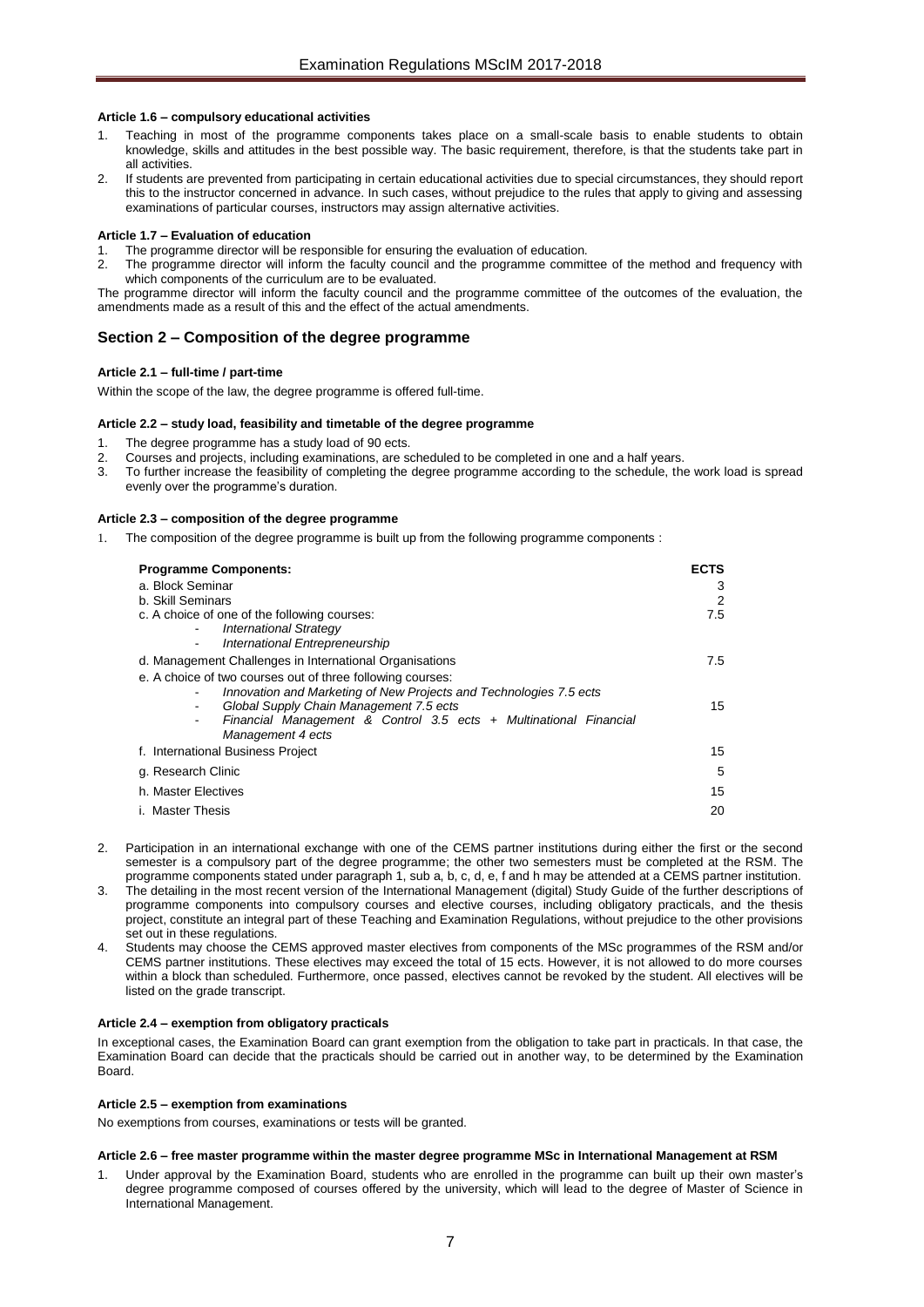- 2. The master programme mentioned in paragraph 1 must consist of sufficient courses in the area of international management according to the Examination Board, and in any case of the thesis project of 20 ects.
- 3. The Examination Regulations and Rules and Guidelines are applicable to the programme mentioned in paragraph 1 and approved by the Examination Board.
- 4. Students who complete the free master will not be eligible for the additional CEMS degree.

## <span id="page-7-1"></span><span id="page-7-0"></span>**Section 3 – Admission**

#### **Article 3.1 – admission**

With due observance of the rules by law concerning admission and enrolment, eligible for admission to the degree programme is the one who has acquired the admission statement given by the Dean of the RSM, on behalf of the Executive Board of Erasmus University.

#### <span id="page-7-2"></span>**Article 3.2 – admission procedure**

The admission is selective: it is a three stage procedure consisting of formal requirements as stated in article 3.3, including assessment and interview.

#### <span id="page-7-3"></span>**Article 3.3 – admission requirements**

Candidates are considered eligible for selection if the applicant has (entirely) fulfilled the formal requirements:

- a. A Bachelor's degree in Business, Management of RSM or of any accredited and/or recognized Bachelor's (of Science) degree programme of any research university if equivalent regarding level, size and content of the programme;
- b. Proficiency in English, to be proven by
	- TOEFL iBT minimum overall score of 101 with minimum sub scores of 22;
	- IELTS minimum overall score of 7.0 with minimum sub scores of 6.5;
	- Cambridge certificate of proficiency in English (CPE): minimum C1 level;
	- Cambridge English Advanced (CAE): minimum grade B;
	- Cambridge English Business certificate (BEC): minimum higher grade B;
	- Bachelor's diploma taught entirely in English and obtained in an English speaking country or in a CEMS school or EQUIS/AACSB accredited institution.
	- The test results may not be more than 2 years old.

No other English language test results will be accepted.

- A grade point average (GPA) equivalent to a 7 out of 10 in the Dutch education system, which is considered to be above average;
- d. A GMAT score of at least 600. Students with a bachelor's degree from a Dutch university are exempted from submitting a GMAT score;
- Candidates must have proven minimum proficiency in three languages, one of which should be English. The second language: all applicants must provide the admissions office with proof of proficiency in a CEMS language (Arabic, Bengali, Cantonese, Czech, Danish, Dutch/Afrikaans, Farsi/Tajik, Finnish, French, German, Greek, Hebrew, Hindi/Urdu, Hungarian, Indonesian/Malay, Irish, Italian, Japanese, Korean, Mandarin, Polish, Portuguese, Romanian, Russian, Serbo-Croat (Bosnian, Croatian, Serbian, Montenegrin), Spanish, Swedish, Tagalog, Tamil, Thai, Turkish, Vietnamese) at B1 level in the Common European Framework. The third foreign language can be any language and applicants must provide proof of proficiency at A2 level. Certain combinations of similar languages will not be allowed (e.g. Danish/Swedish/Norwegian).

The test results for the second and third language may not be more than 1 year old.

f. Motivation letter.

# <span id="page-7-5"></span><span id="page-7-4"></span>**Section 4 – Taking examinations**

#### **Article 4.1 – frequency of examinations and tests; examination schedule; re-examinations; extra opportunities**

- 1. The opportunity to take a test is presented at least once per academic year.<br>2. The opportunity to take written tests when belonging to an examination
- 2. The opportunity to take written tests when belonging to an examination as referred to in Article 1.3 is given twice per academic year. However in case of no registrations during the regular registration period for the re-sit, this test shall be cancelled.
- 3. Only students who submitted the final thesis before the deadline of the first opportunity in February as announced by the programme in question, are eligible to submit a repair version for the deadline in April.
- 4. Students who have not passed the thesis proposal at the first opportunity, will be offered a retry for which the submission deadline is set at least at two weeks from the date of publication of the first opportunity results.
- 5. The student has a free choice in the number of repeats for taking a written test when part of an examination. The result for the test is established on the last test result obtained. If the material to be studied for a course has changed, the subsequent tests will reflect the new material.
- 6. In addition to the provisions set out in paragraphs 1 and 2, the opportunity to take a test for which the accompanying course is given for the last time ever, is given two times in the academic year subsequent to the last year of the course in case of a written test and only once in case of an assignment. The tests of the master electives are excluded from this rule. The tests will be scheduled during the examination period concerned. Deviating from paragraph 5 above, tests for these courses that have already been passed may not be taken again.
- 7. Without prejudice to applicable regulations regarding a period free of tests, and with due observance of the other provisions set out in these regulations, and of the Rules and Guidelines established by the Examination Board, the Dean of the MScIM degree establishes a schedule for written tests and examinations before the start of the academic year. In the event of urgent exceptional circumstances, the Dean of the MScIM degree can change the schedule during the academic year, provided that the change is announced in good time and no later than the start of the registration period, of the period of tests concerned, via appropriate channels such as SIN-Online.
- 8. In exceptional cases the Examination Board can, at the request of the student, decide that an extra opportunity to take a written test will be offered, in derogation from the schedule.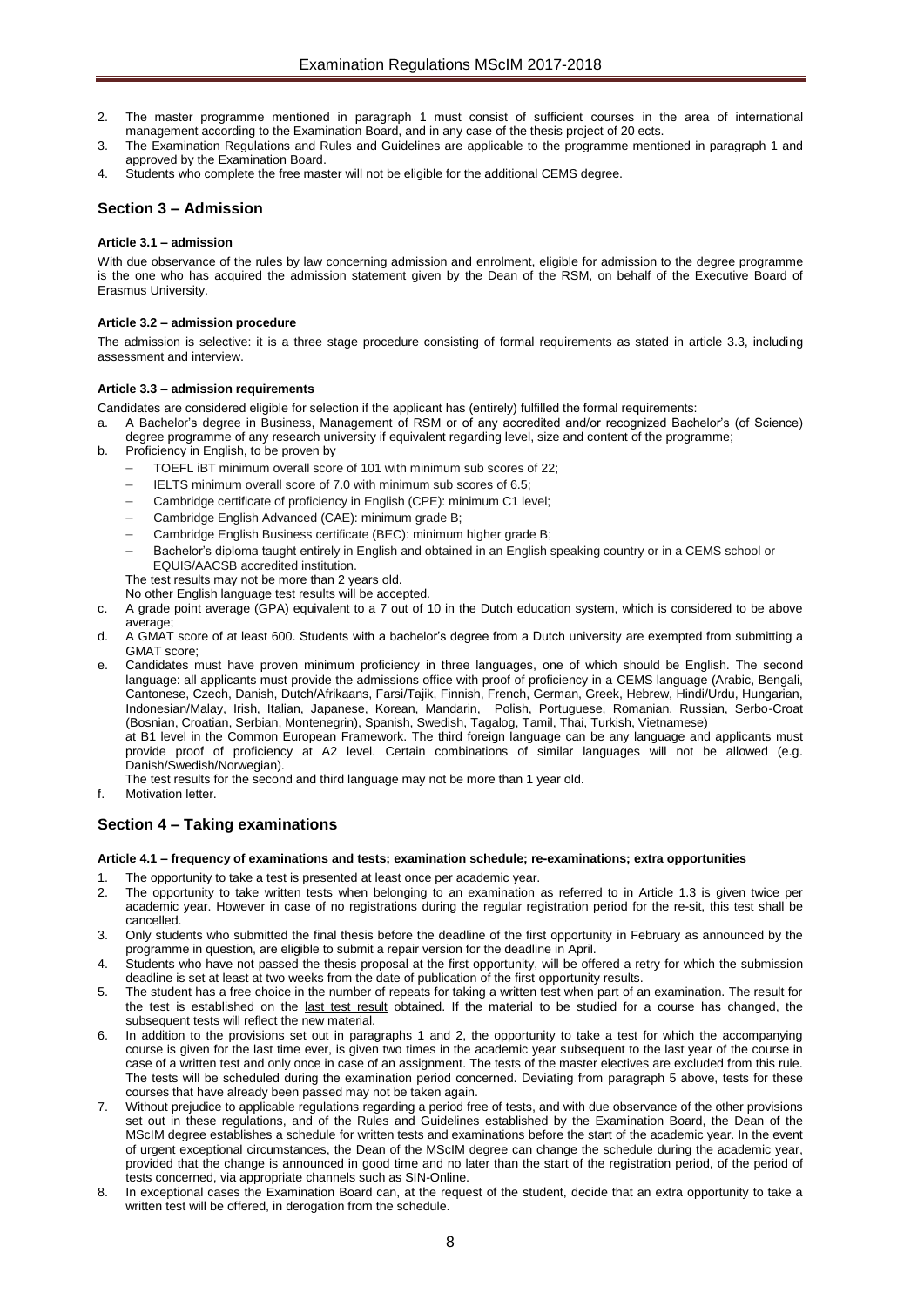To courses that are instructed under the supervision and authority of accredited institutions other than RSM Erasmus University and for which results are converted to the MScIM curriculum, the rules and regulations apply as set, upheld and applied by the Examination Board, or equivalent body, of that accredited institution.

#### <span id="page-8-0"></span>**Article 4.2 – form of the examinations and tests**

- 1. The examinations of the programme are taken according to the test types described in Article 1.3 sub h. Furthermore, attendance requirements may be set as a prerequisite for assessment, provided that this is well substantiated by the examiner and published in the course manual. The Examination Board may allow deviations from this rule.
- 2. If the Examination Board decides that the form as referred to in the foregoing paragraph shall be different, it will announce this to the students no later than two months before the test is to be held.
- 3. The elaborations on the form of the tests as referred to in paragraph 1, stated in the most recent version of the study guide for the study programme, constitute an integral part of these Teaching and Examination Regulations, without prejudice to the other provisions set out in these regulations.
- 4. In exceptional cases the Examination Board may, at the request of the student, decide to permit derogations from the provisions set out in paragraph 1.
- 5. Physically or sensory impaired students are offered the opportunity to take tests in a manner adapted as far as possible to their individual impairment. The Board will, if necessary, obtain expert advice before making a decision.

#### <span id="page-8-1"></span>**Article 4.3 – oral tests**

- No more than one person will be given an oral test at a time, unless the Examination Board has decided otherwise.
- 2. An oral test is taken in public, unless in an exceptional case the Examination Board or the examiner concerned has decided otherwise, or the student has objected to this.
- 3. An oral test assessed by one examiner only, will be audio recorded. The Examination Board will archive the audio file for two years after the assessment.

#### <span id="page-8-2"></span>**Article 4.4 – sequence of programme components**

- 1. The International Business Project has to be taken in the second semester, unless approved by the Examination Board.
- 2. A student needs to have completed at least 30 ECTS of the degree programme before he/she can start with the third semester, i.e. the Research Clinic and the Master Thesis. The Research Clinic together with the Master Thesis will be offered in the third semester only.
- 3. A student may continue the thesis trajectory only after a designated research methods course of at least 4 and of most 6 ects of the degree programme has been passed.
- 4. If the thesis proposal has not been passed or has not been delivered in a timely manner, the student may not proceed the thesis trajectory and will have to restart the course the next academic year.
- 5. The examination for the thesis project can only be completed once all the courses of the other programme components of the degree programme have been passed.
- 6. In exceptional individual cases, at the student´s request, the Examination Board may derogate from the foregoing paragraphs, after consulting the student adviser and the involved examiners.

#### <span id="page-8-4"></span><span id="page-8-3"></span>**Section 5 – Result of examinations**

#### **Article 5.1 – determining, announcing and recording results of examinations and tests; deadlines**

- After an oral test has been taken, the examiner determines the result immediately, and gives the student a written notification.
- 2. The examiner determines the updated result of an examination and/or test as a consequence of a new outcome for a written test as soon as possible, and no later than four weeks after the day on which the examination or test was conducted. In deviation from the foregoing, the thesis proposal and the thesis report must be assessed within two weeks after submission. In the event of *force majeure*, the Examination Board can permit derogation from these deadlines.
- 3. The Department for Exam Administration RSM checks compliance with the deadline mentioned in the previous paragraph, and in the event that it is likely to be exceeded, reports this in good time to the chairman of the Examination Board.
- With regard to a test that is to be taken in a manner other than orally or in writing, the Examination Board decides in advance in what way and within what period the student will be given a written notification of the examination and/or test result involved.
- 5. The examiner immediately reports updated examination and/or test results to the Department for Exam Administration RSM, which then informs the student of this in writing.
- 6. The Department for Exam Administration RSM is responsible for recording the results of examinations and tests. This Office also records what certificates have been presented to a student. No information about recorded data, with the exception of data about the certificates awarded, is given to anyone other than the student, the Examination Board, the directors of the study programme, the Executive Board of the Erasmus University, the student advisor, the student counsellor and the Examination Appeals Board (*CBE*). The Examination Board may decide on derogation from the provisions set out in the last sentence under the consent of the student involved.
- 7. The involvement of the Department for Exam Administration RSM as referred to in the previous paragraphs is without prejudice to the provisions in this matter as determined by the Executive Board of the Erasmus University.
- 8. The written certificate concerning the result of an examination or test contains information about the way in which the student can lodge an appeal with the Examination Appeals Board (*CBE*).

#### <span id="page-8-5"></span>**Article 5.2 – period of validity**

- Unless otherwise mentioned, the term of validity for passed courses including approved courses of another degree programme – is in principle unlimited.
- 2. In derogation from the preceding paragraph and as long as the final exam has not been passed yet, the Examination Board, in consultation with the Academic Director concerned, may declare the term of validity of a course that has been passed more than six years ago expired if – in its judgement – the knowledge, insights and skills taught during the course have become obsolete. In that case, the Examination Board can impose an additional or alternative course or examination, before the student may pass the final exam.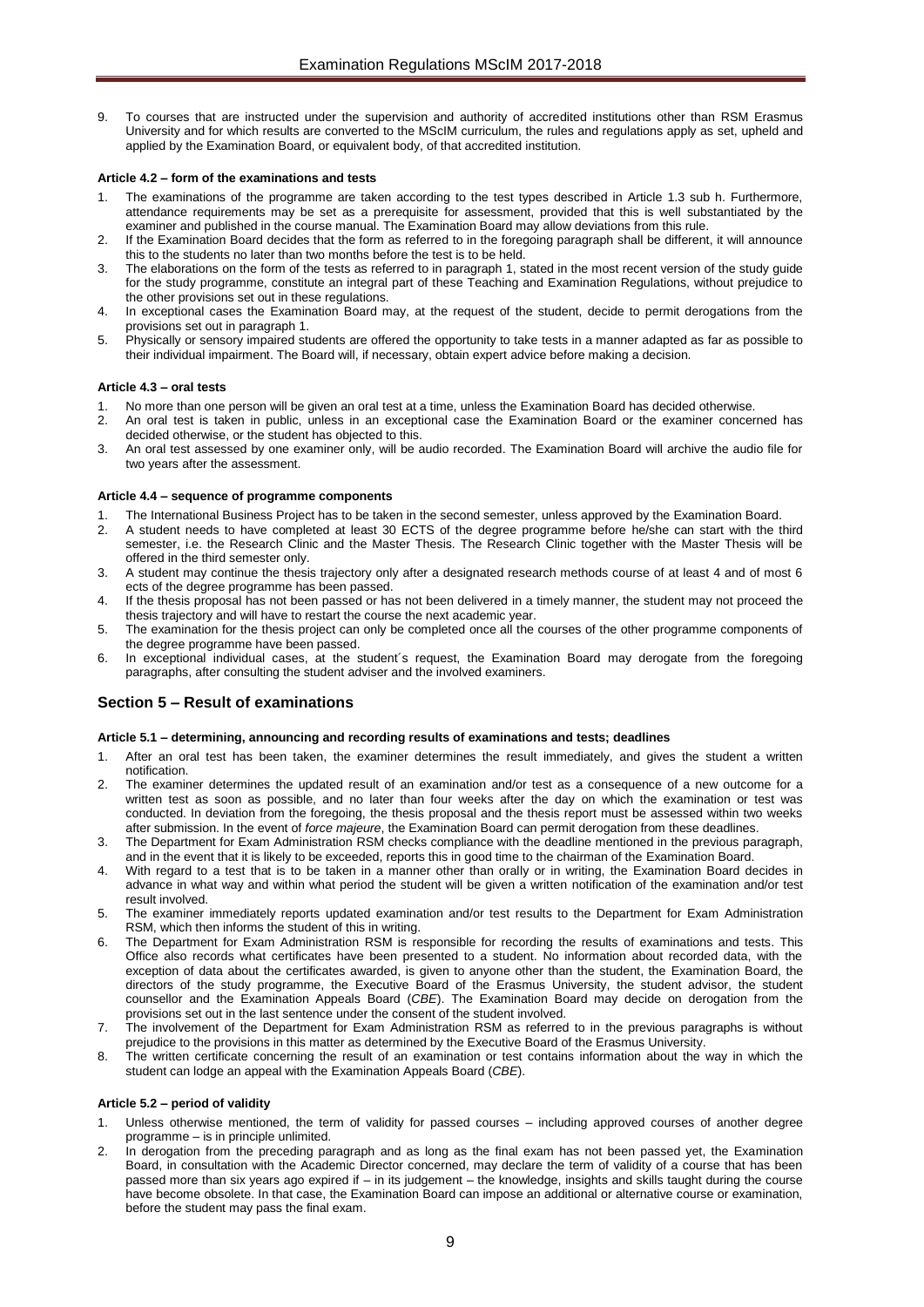3. If the examination of a course is composed of more than one test, the term of validity of each test shall be limited to the academic year in which the tests are taken, unless the examiner explicitly determined otherwise in the course manual.

#### <span id="page-9-0"></span>**Article 5.3 – Feedback and perusal**

- As soon as possible but no later than four weeks after the written test, the examiner will give generic feedback. The examiner will provide information about the content of the written test and the correct answers/answer models in an explanatory session or via another approved medium. This offers students the opportunity to review the questions and assignments of the test concerned, along with the answer models and criteria for assessment. The examiner sets the date, time and procedure of the feedback. The feedback must be realistically managed and the use of appropriate media (such as BlackBoard) is allowed.
- 2. As soon as possible or at the same feedback session but no later than four weeks after the feedback, students will have the opportunity to peruse their own assessed written test. The examiner may determine that the perusal is only for students who registered for it and/or who have attended the feedback meeting. The examiner sets the date, time, location and procedure of the perusal. In case of a 100% multiple-choice test and the answer key and multiple-choice answer forms are available, the examiner is exempted from organizing the perusal.
- In the event that a student can demonstrate that he/she was prevented from being present at the assigned location and time for the feedback or the perusal due to force majeure, at the request of the student an alternative opportunity will be offered, if possible within the term mentioned in paragraph 2.

#### <span id="page-9-1"></span>**Article 5.4 - Archiving period of written tests**

- 1. The assignments, answers and the assessment of the written tests will be archived (in paper or electronic form) for two years after the assessment.
- 2. The Thesis and the assessment thereof will be archived (in paper or electronic form) for seven years after the assessment.

## <span id="page-9-2"></span>**Section 6 – Result of the final exam**

#### <span id="page-9-3"></span>**Article 6.1 – the result of the final exam**

- The result of the final exam is determined by the Examination Board based on the examinations of courses in the programme components that build the MScIM curriculum and in compliance with the regulations stated in article 5.2 of the Rules and Guidelines.
- 2. In derogation from the provisions set out in paragraph 1, the Examination Board may, before determining the result of the final exam, conduct an investigation into the knowledge of the student with regard to one or more examinations or tests of the programme, if and insofar as the results of the examinations or tests concerned give it cause to do so.

# <span id="page-9-4"></span>**Section 7 – Final and Implementation Provisions**

#### <span id="page-9-5"></span>**Article 7.1 – amendments changes**

- Amendments to these regulations will be adopted by the Dean RSM through a separate decree.
- 2. No amendments will be made that are applicable to the current academic year, unless the interests of the students are, in reason, not thereby prejudiced.
- 3. Moreover, amendments must not influence, to the detriment of the students any other decision, which has been taken with respect to a student by the Examination Board by virtue of these regulations.

#### <span id="page-9-6"></span>**Article 7.2 – Hardship clause**

In very exceptional individual circumstances, in which application of one or more of the provisions set out in these regulations leads to evidently unreasonable and/or unfair situations with regard to a student, a student can submit a request in writing, and with reasons, for derogation from the said provision(s) to the Examination Board. The Examination Board may, after consulting the relevant examiner(s) and the student advisor or student counsellor, derogate from the said provision(s) in favour of the student. A decision to reject the student's request will not be made by the Examination Board until the applicant has been given the opportunity to present his or her case, if this is requested

#### <span id="page-9-7"></span>**Article 7.3 – announcement**

The Dean RSM is responsible for an appropriate announcement of these regulations, of the Rules and Guidelines established by the Examination Board, and of amendments to these documents.

#### <span id="page-9-8"></span>**Article 7.4 – legal effect**

These regulations have legal effect from 1 September 2017.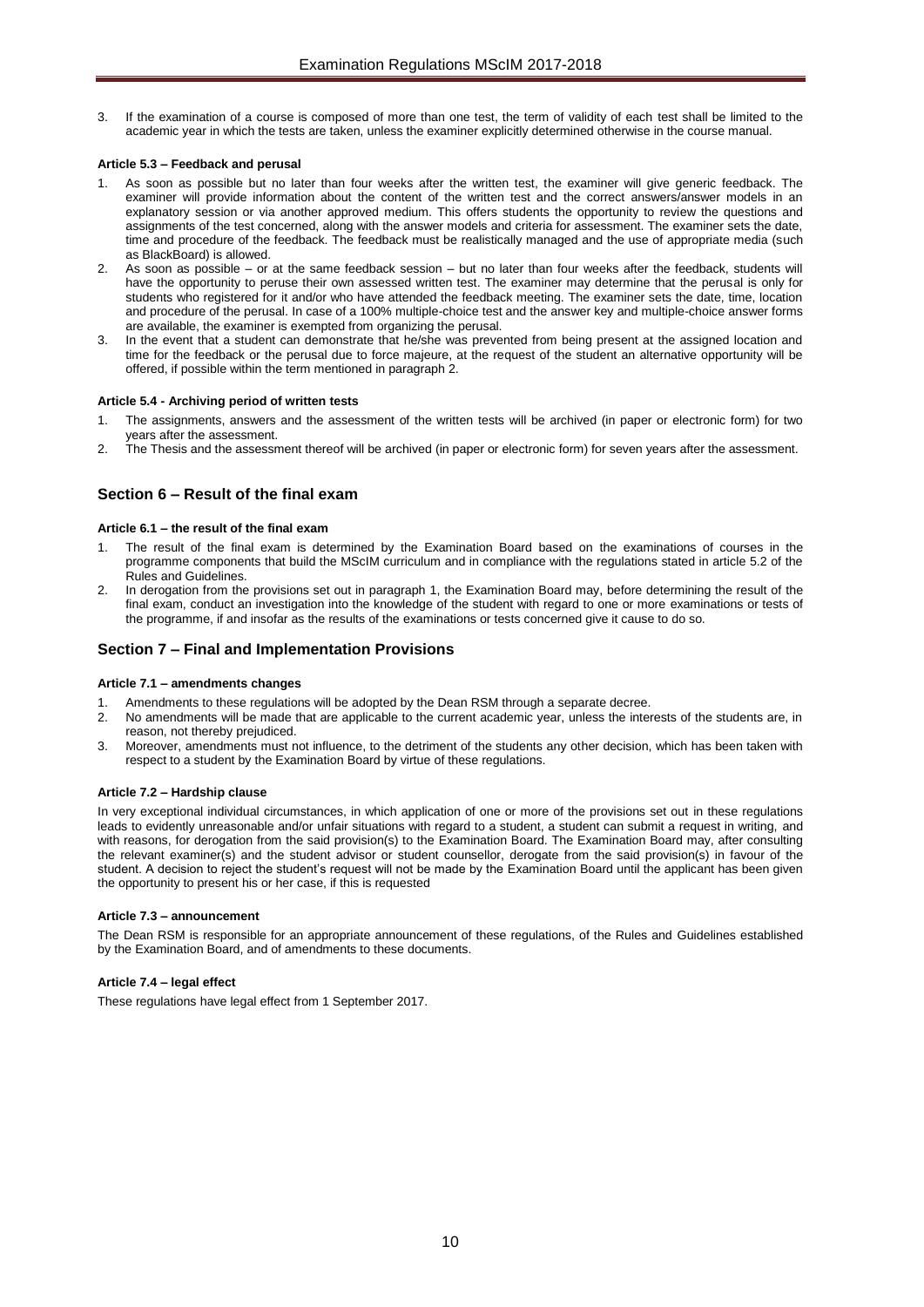# <span id="page-10-0"></span>**IV Rules and Guidelines 2017 - 2018**

# <span id="page-10-2"></span><span id="page-10-1"></span>**Section 1 – General**

#### **Article 1.1 – applicability of the Rules and Guidelines**

These Rules and Guidelines are applicable to the curriculum and final exam, examinations and tests of the master's degree programme MSc in International Management at Rotterdam School of Management, Erasmus University, hereinafter referred to as the degree programme.

#### <span id="page-10-3"></span>**Article 1.2 – definitions**

- Unless stated otherwise, in these Rules and Guidelines, the same definitions will be used as formulated in the Teaching and Examination Regulations of the degree programme.
- 2. Fraud: the action or negligence of a student as a result of which it is impossible, entirely or in part, to form a correct judgment concerning his/her or someone else's knowledge, insight and skills.

#### <span id="page-10-4"></span>**Article 1.3 – day-to-day procedure of the Examination Board**

<span id="page-10-5"></span>The Examination Board may assign portfolios to its members for taking care of daily procedures.

#### **Article 1.4 – the authority to examine, the appointment of examiners**

- 1. For the purpose of conducting examinations and establishing the results thereof, the Examination Board appoints the examiners in compliance with the following rules:
	- a) At the start of the Academic Year the Examination Board appoints the examiners for the duration of that year;
	- b) Tenured and tenure track RSM academic staff (assistant professors, associate professors, endowed and full professors) as well as tenured RSM lecturers will be appointed as examiner for the teaching within their discipline (category 1 examiners);
	- c) At the request of the Department, other members of the RSM academic personnel (e.g. untenured lecturers, researchers, PhD-candidates) may be appointed as an examiner for a specific course (e.g. thesis trajectory) (category 2 examiners);
	- d) At the request of the Department, a former member of the RSM academic staff or a (former) member of academic staff of another School of the EUR or any other research university may be temporarily appointed as an examiner for a specific course (e.g. thesis trajectory). This person must meet the following requirements: a completed PhD, or a university master´s degree with demonstrable extensive experience in performing scientific research. Furthermore, at least a hospitality agreement is required (category 3 examiners);
	- e) A UTQ (University Teaching Qualification, in Dutch BKO) or equivalent is preferable;
	- f) An examiner who is appointed for the first time shall be mentored by an experienced examiner from the relevant Department.
- 2. In case of special circumstances, the Examination Board may grant exceptions to the above rules.
- 3. The examiners provide the Examination Board the information requested.<br>4. All appointed examiners shall be registered in the RSM's Examiners Regi-
- 4. All appointed examiners shall be registered in the RSM's Examiners Register.<br>5. The Examination Board can suspend or withdraw the appointment as examine
- The Examination Board can suspend or withdraw the appointment as examiner if the person concerned persistently fails to comply with the applicable examination regulations or to deliver examinations that meet the minimum quality standards. The Examination Board will not do so until the person concerned in all fairness has had a chance to conform to the relevant rules.

#### <span id="page-10-6"></span>**Article 1.5 – the criteria**

In the decision-making process the Examination Board employs the following criteria as a guideline – and in case of contrariety of criteria weighs the importance of employing one against another –:

- the preservation and maintenance of the quality and grading criteria of each examination or test;
- the efficiency of the study, for example, expressed in terms of limiting loss of time (wherever possible) for students who make rapid progress with their studies when preparing for examinations or tests;
- motivating students to interrupt their studies as soon as possible in cases where it is very unlikely that they will pass their examinations;
- protecting students from trying to take on too large a study load;
- maintaining an environment in which students and staff can work effectively and efficiently;
- extending leniency towards students who, through circumstances beyond their control, have encountered delays during their studies.

# <span id="page-10-8"></span><span id="page-10-7"></span>**Section 2 – Exemptions**

#### **Article 2.1 – exemption from practical tests**

- 1. A request for exemption from the obligation to take part in practical tests, as referred to in Article 2.4 of the Teaching and Examination Regulations, should be submitted by the student in writing, with reasons and supported by documentation, to the Examination Board at least four weeks before the practical test for which exemption is requested is scheduled to begin. In exceptional cases, the Examination Board may permit derogation from the period stated in the last sentence.
- 2. The Examination Board makes a decision within four weeks of receiving the request. The student is informed immediately of the decision.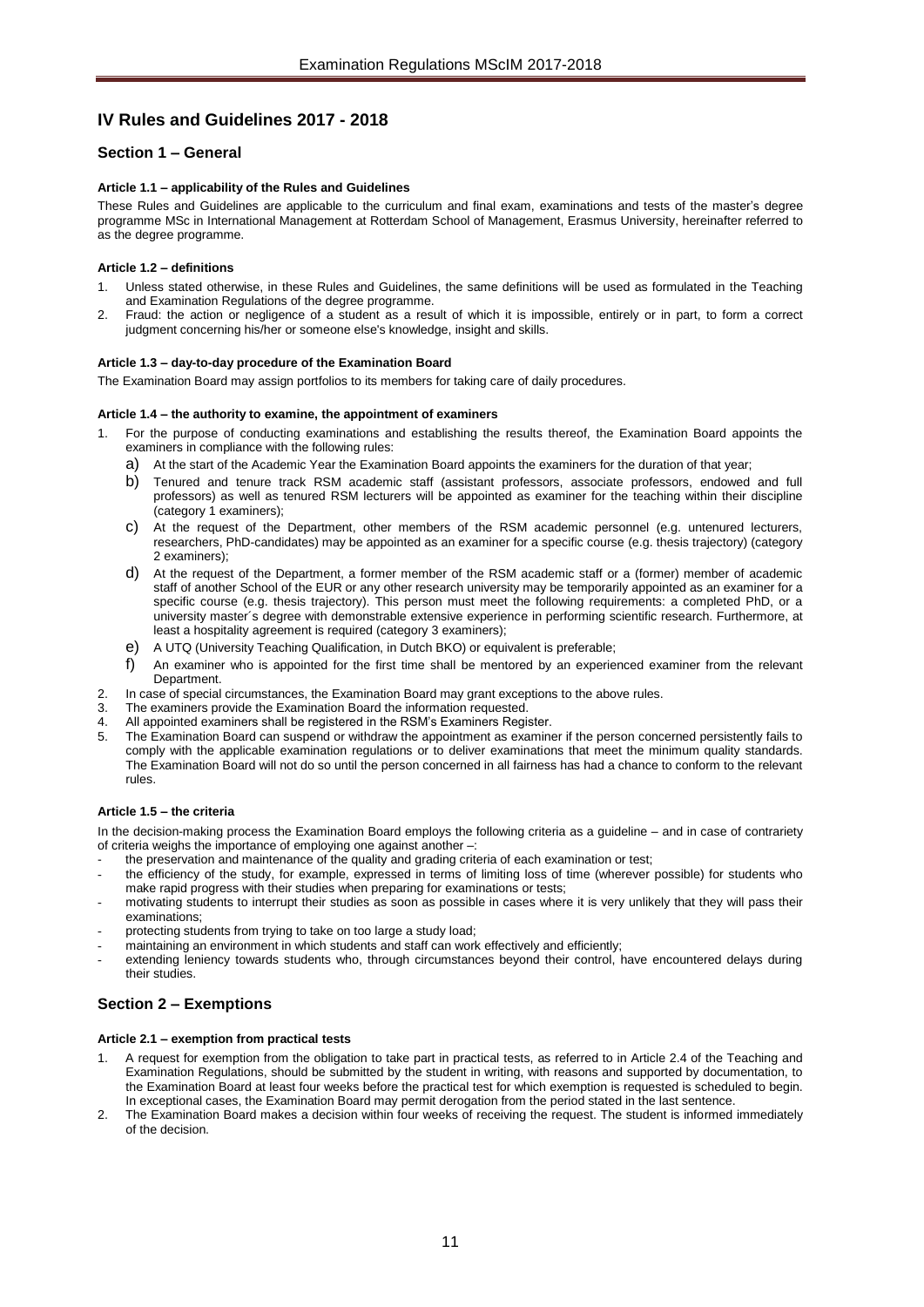# <span id="page-11-1"></span><span id="page-11-0"></span>**Section 3 – Rules concerning good course of things during examinations and tests**

#### **Article 3.1 – registration for examinations and written tests**

- 1. A student who is registered for a course in Osiris will be automatically registered for all of that course's tests with the exception of the re-sit, if applicable. Registration for a re-sit is possible via Osiris during the registration period starting 35 days before the test and expiring seven days before the test. During this period, registration is also possible at the ESSC.
- 2. The head of the Department for Exam Administration RSM can, with the approval of the Examination Board, establish specific rules for proper registration for examinations, or written tests by virtue of the Teaching and Examination Regulations of the programme and the Rules and Guidelines of the Examination Board. These specific rules will be announced in a proper manner in sufficient time.
- 3. The Examination Board can derogate from the date of registration referred to in paragraph 1 if the student, as a result of *force majeure*, has been unable to register on time and correctly. Under certain circumstances, *force majeure* may be said to exist in the event of, for example, a student was unable to register in the usual way (OSIRIS-online, in writing, another student) because of sickness or special family circumstances. The student should submit the request for this as soon as reasonably possible.
- After the official registration deadline, students can still register at the ESSC counter up to two working days before a test, for an administrative fee of € 20,00 per test. Students will receive a receipt which they should take to the test as proof of registration for the test. In case this late registration period of two working days of the ESSC has expired, students from RSM can still register, but only after paying € 20,00 administration fee (no refund possible) via the online EBS paying system via this link: [https://lateregistration.rsm.nl.](https://lateregistration.rsm.nl/) This fee has to be paid on the day of the examination at the latest. If the payment is done, the student will receive a confirmation on the student e-mail account. In addition, the Examination Board will inform the Exam Administration and the Programme Manager that the grade for the test can be registered in Osiris.
- 5. Anyone who has not registered for an examination or a written test in accordance with the provisions of or by virtue of these Rules and Guidelines may not take part in the examination or test concerned. If, notwithstanding the foregoing, the student nevertheless takes part in the examination or test, the examiner and the Examination Board will not establish a grade.
- 6. Students who received a campus ban from the Executive Board of the EUR may not participate in the tests in the designated examination rooms and halls of the Woudestein-complex of the EUR during the ban.

#### <span id="page-11-2"></span>**Article 3.2 – entering and leaving the room in which the written test is being held**

- 1. Only a student who has applied on time and correctly for the written test may take part in the test concerned, and will be admitted to the room where the written test is being held.
- 2. Admission to the hall where a written test is organized is declined fifteen minutes after the start of the written test concerned. A student who is admitted to the hall after the start of the examination concerned should ensure that he/she causes as little disturbance as possible to the students already present.
- 3. A student taking part in the test may not leave the room earlier than one hour after the start of that test. A student who leaves the test before the end of the test concerned should ensure that he/she causes as little disturbance as possible to the students still present.
- 4. A student taking part in the test may, on request and with the permission of the examiner or the invigilator, leave the test's hall a while to use the toilet as from one hour after the start of the written test until half an hour before the end of the test. This permission is granted only to one student at a time. In exceptional cases, the examiner or invigilator may derogate from these rules in favour of the student.
- 5. Personal belongings such as coats, bags, mobile phones, watches and other items that are not allowed to be used during the written test are not allowed to be brought into the hall where the test is held. These must be placed outside the test room in lockers, if available. If no lockers are available, coats must be placed over the chair. Bags must be closed and out of reach of the student. Watches, mobile phones and such must be switched off and out of reach of the student.
- 6. Scrap paper, examination questions, answers and other examination-related documents may not be taken from the room during and after the examination. Only when clearly indicated on the front page of the test paper, scrap paper may be taken by the student after the official examination time has elapsed.
- 7. The head of the Department for Exam Administration RSM can, with the approval of the Examination Board, establish specific rules concerning entering and leaving the room in the Van der Goot (former M-) Building in which the written tests is being held, by virtue of the Teaching and Examination Regulations of the programme and the Rules and Guidelines of the Examination Board. These specific rules will be announced in a proper manner in sufficient time.

#### <span id="page-11-3"></span>**Article 3.3 – general provisions concerning order during the written test**

- 1. On behalf of the Examination Board, the invigilators appointed for this purpose are charged with maintaining order during the written test. An examiner may act as invigilator.
- 2. Every student should comply with the instructions of the invigilator. If a student does not comply with the instructions of the proctor, or does not obey his /her request, the proctor may exclude him/her from taking further part in the test, with the consequence that no result will be established.
- 3. During the written test, the student must, at the request of the examiner or the invigilator, prove his/her identity with a valid proof of enrolment (student card) or another legally valid proof of identity.
- 4. Only a valid proof of registration (student card), another legally valid proof of identity, the registration verification, the exam paper and answer sheet, writing materials and a ruler may be placed on the candidate's desk. No study material such as a (graphical) calculator, literature or other sources of information may be placed on the student's desk unless explicitly authorized by the examiner in advance and stated on the front page of the test paper. These study aids (without any notes on them) are solely for the student's own use. During the examination the candidate is not allowed to make use of a dictionary. In addition, a maximum of one cold snack and one bottle of non-alcoholic drink are allowed for own use. The use of food and drink should not in any way cause inconvenience, at the discretion of the principal invigilator.
- 5. A student taking part in the test is obliged, on request of the invigilator, to show, and if requested, to hand over, the materials that he/she has with him/her.
- 6. Only the paper provided by EUR is to be used for the written test. The use of the student's own paper is not permitted.
- A student taking part in the written test should write his/her name, signature and student /examination number on each sheet of paper that is handed in. The invigilator checks whether this has been done correctly before the test is handed in to him/her.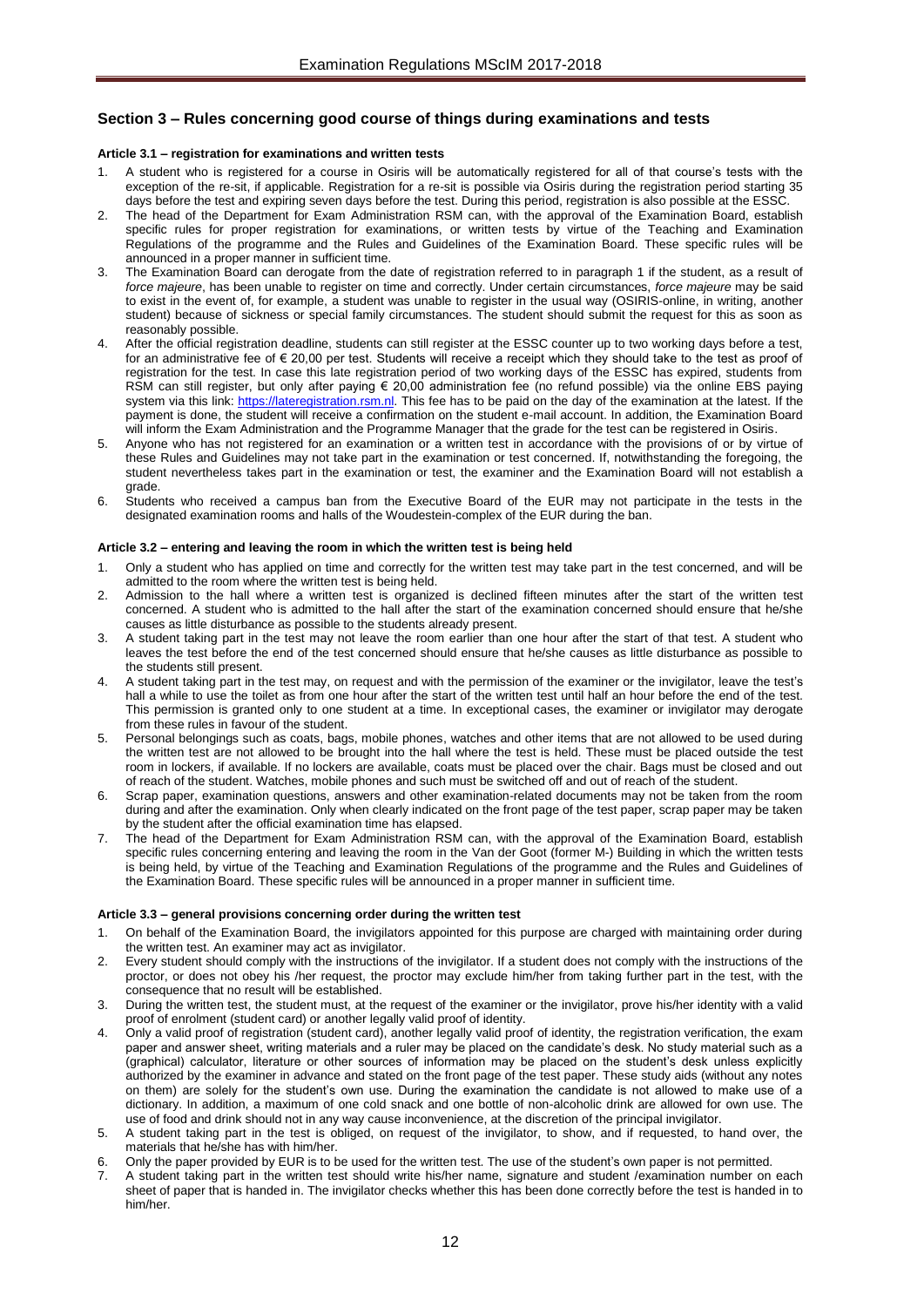The head of the Department for Exam Administration RSM can, with the approval of the Examination Board, establish specific rules concerning the order during the written test in the Van der Goot (former M-) Building, by virtue of the Teaching and Examination Regulations of the programme and the Rules and Guidelines of the Examination Board. These specific rules will be announced in a proper manner in sufficient time.

#### <span id="page-12-0"></span>**Article 3.4 – fraud**

- If in the matter of taking a test, fraud within the meaning of Article 1.2 is detected or suspected, this is set down in writing as soon as possible by the proctor or the corresponding examiner. The proctor may ask the student to make available any items of evidence. A refusal to do this is recorded in the written report. The student is given the opportunity to add written comments to the written report of the proctor. The written report and any written comments are handed over to the Examination Board as soon as possible.
- The Examination Board or the examiner may exclude a student who has committed fraud from further participation in the examination of which the test for which the irregularity was detected is part, and/or take other appropriate measures. The exclusion has the consequence that no result will be established for the examination or test concerned. Before the Examination Board decides to make the exclusion, it gives the student the opportunity to give his/her account.
- The other appropriate measures as referred to in paragraph 2 may consist of, among others, the following sanctions:
	- a. reprimand;
	- b. invalidation of the examination and/or test concerned;
	- c. exclusion from one or more examinations and/or tests;
	- d. exclusion from one or more examination period;
	- e. a combination of the above measures to a maximum of exclusion for at most one year;
	- in a serious case of fraud the Examination Board may advise the Executive Board to end the enrolment for the programme of the person concerned once and for all.

## <span id="page-12-1"></span>**Section 4 – The examinations and tests of the courses**

#### <span id="page-12-2"></span>**Article 4.1 – the questions and assignments, peer review**

- 1. The form of the examination of a course as mentioned in article 4.2 of the Teaching and Examination Regulations will be announced in the course manual.
- 2. The examination of a course must meet the following conditions: valid, reliable, transparent and efficient. These conditions are detailed in RSM's testing policy document.
- 3. The questions and assignments of the examination of a course do not go beyond the sources announced in advance from which the examination material is derived. These sources need to be announced in the course manual before the start of the course.
- 4. The examination of a course is representative of the learning objectives of the course in terms of content and form and in line with the end terms of the degree programme. This is documented in a course assessment plan that will be published in the course manual.
- 5. The questions and assignments of an examination are clear and unambiguous, and are asked in such a way, or contain such instructions, that the student can know how comprehensive and detailed the answers must be.
- 6. Well in advance of a written test being held, the examiner gives the students the opportunity, if possible, to peruse a written sample of a similar examination, and also the model answers and the norms on the basis of which the assessment was made.
- 7. The duration of the examination is such that examinees have sufficient time, measured according to reasonable criteria, to answer the questions.
- 8. In advance of the test concerned being held, the examiner asks a colleague to check the test on the instructions mentioned in this article. The Examination Board may prescribe a peer review protocol.
- 9. The examiner will post the examination questions and (model) answers on Blackboard right after the exam so that students can check which questions they have answered (in)correctly. If a student lodges a complaint to the Examination Board then this information should be included to substantiate the complaint.

Upon the examiner's request the Examination Board may grant the examiner an exemption from posting the answers on Blackboard in the event of important reasons.

#### <span id="page-12-3"></span>**Article 4.2 – assessment criteria**

- 1. Wherever possible, assessment of written tests, takes place on the basis of previously established model answers and criteria, which can possibly be modified as a result from correcting the tests.
- 2. The assessment method is sufficiently transparent that the examinees can see how the results of the tests were established.
- 3. In cases of tests of an examination given and assessed by more than one examiner, the Examination Board ensures that the examiners' assessment is based on the same criteria. If necessary, it shall appoint a supervising examiner for conducting the tests.

#### <span id="page-12-4"></span>**Article 4.3 – determining the grades: rounding off, averaging, passing, grade floor**

- Examinations and tests are assessed with grades on the scale 0.0 10.0, accurate to one decimal point, where a 5.5 is the lowest pass grade. Practical tests may be assessed with a 'pass' or 'fail'. Also sufficient results of examinations and tests taken in the context of an international exchange at a foreign university will be displayed with a '*pass'*. A programme component has been passed only if the examinations of all courses that are part of that programme component have been passed. Tests assessed with a '*pass*' or *'fail'* cannot be averaged nor included in the GPA calculation.
- 2. If grades have to be rounded off and averaged within a course, or between examination parts or to determine the GPA or the classification – the following rules apply by default:
	- unless otherwise stated in the study guide or the relevant course manual, grades are averaged according to the weighted average of the credits, where the average is rounded off to the nearest decimal place. For example, if rounded off to one decimal place, 5.450 is rounded to 5.5, and 6.9449 is rounded to a 6.9. If rounded off to two decimal places (for example to calculate the overall GPA or a cum laude) a 8.2449 is rounded to a 8.24 and a 8.2450 is rounded to a  $8.25$ , etc.;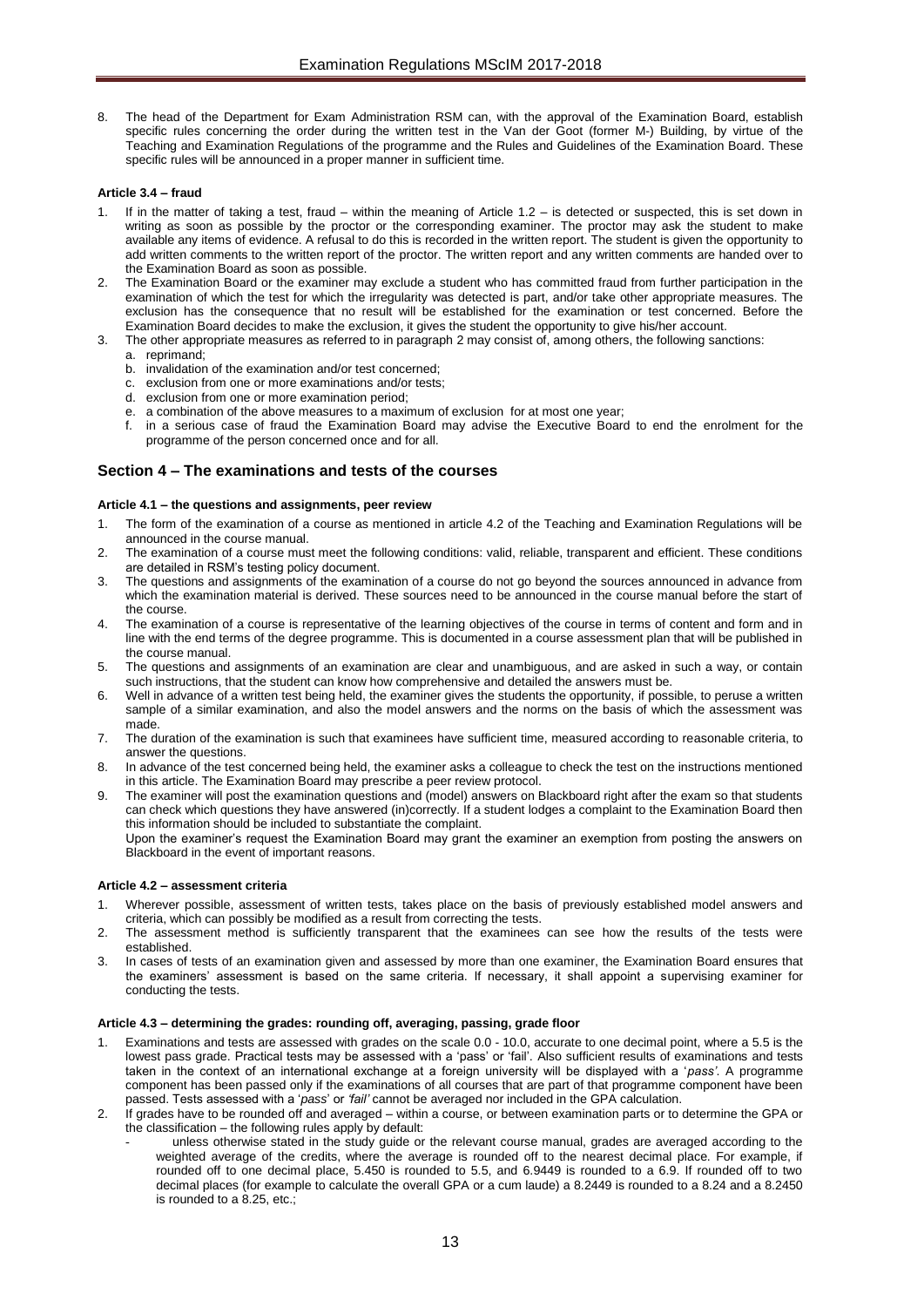in case the assessement of a course is based on more than one test, then the rule applies that the separate tests are rounded off at one decimal place and the final grade is rounded to one decimal place. All intermediate computations are not rounded off. The same applies if the assessment of one test in fact consists of two parts (such as partly multiple-choice questions and partly open questions): both parts must be considered as separate tests. For example:

| weighing factor | Grade per test unrounded | Grade per test   | correct is | incorrect is |
|-----------------|--------------------------|------------------|------------|--------------|
| 20%             | 6.32                     | 6.3              | 1.26       | 1.3          |
| 80%             | 5.58                     | 5.6              | 4.48       | 4.5          |
|                 | 5.74                     | 5.8              |            |              |
|                 | 5.7                      | 5.8 <sub>1</sub> |            |              |

- 3. If the examination is assessed on the basis of more than one test, no final grade for the examination will be calculated if one of the test grades is lower than a 5.5. In that case the student has failed the examination. Tests that can be taken only once per academic year, most likely practical tests such as case reports and team assignments, are exempted from this rule.
- In case the course manual for a particular course holds additional or other rules to those stated under paragraph 2 and 3, these rules are only valid if published at least two months ahead of the date of a test and under written approval of the Examination Board. If these latter provisos are not met the default rules under paragraph 2 and 3 continue to apply.
- 5. For the establishing of grades for a multiple-choice test the following principles apply:
	- No wrong answers in the test counts as a 10.0.

b. All questions incorrect up to and including the number of correct answers that correspond with the random guessing counts as a 0.0 This means that the '0.0' amounts to: (the number of multiple-choice questions)/(the number of response alternatives). For instance 40 questions and 4 response possibilities:  $40 / 4 = 10$ : 10 answers correct counts as a 0.0.

c. Each question has equal weight. The weight per correct answer above the random selection then is in case of for example 40 four choice questions:  $30 (40 - 10)$  questions make the difference between a 0.0 and a 10.0 (so 10 points): so, each question is worth  $10 / 30 = 1/3$  points.

d. The standard cut score for pass/fail is set on 5.5. In case of for example 40 four choice questions the cut score is at 27 correct answers, rounded off  $(10 + 5.5/ 0.33)$ . The grade will be a 5.7.

If an examiner concludes that a multiple-choice question is incorrect after the examination, this question should be dropped. Consequently, the multiple-choice test will have fewer questions and this can affect the cut score of the examination as well as the weight of each good answer in the grade of a student.

Only if the exam question in itself is correct but has more than one correct answer, it remains part of the MC-test. If all answers to a question are considered correct, it does not assess anything i.e. has no value, and will therefore not count as part of the examination and should be removed.

Examiners may only derogate from these instructions with the approval of the Examination Board.

- 6. Examination results are registered centrally by the Department for Exam Administration RSM Erasmus University.
- 7. In derogation from the previous paragraphs of this article, results of examinations and tests taken in the context of an international exchange are established under the authority and responsibility of the foreign university.

# <span id="page-13-0"></span>**Section 5 – The Thesis**

#### <span id="page-13-1"></span>**Article 5.1 – the thesis, the thesis committee and admission to the thesis defence**

- 1. The thesis project is an individual project.
- 2. The thesis project is assessed by a thesis committee.
- 3. This thesis committee shall consist of at least two members: a coach and a co-reader. The composition of the thesis committee should furthermore meet the following criteria:
	- a. The members of the thesis committee must be appointed as an examiner by the Examination Board;
	- b. The *coach* must be a member of the academic RSM personnel: this includes tenured and tenure track staff as well as PhD candidates and untenured lecturers as long as they are appointed as an examiner. Furthermore, an exception can be made for former faculty members or PhD candidates who were associated with the RSM: they may continue to act as coach after the termination of the employment contract for a maximum of one year. Hence, all other examiners (from other EUR schools or other universities) may act as co-reader only;
	- c. The *co-reader* is preferably a member of the academic RSM personnel of another department than the one with which the coach is associated;
	- d. At least one of the two members must be a tenured or tenure track faculty member. Hence, pairs consisting exclusively of PhD-candidates and/or untenured lecturers are not allowed.
	- e. Coach and co-reader are allowed to be members of the same department, under the additional requirement that (co- )promotors are not allowed to sit on a thesis committee with their PhD students, and job appraisers are not allowed to form a committee with job appraisees without a PhD degree. The Thesis Coordinator of the MSc programme shall submit a list of the internal thesis committees to the Examination Board for endorsement vi[a ec@rsm.nl;](mailto:ec@rsm.nl)
	- f. At the request of a student an internal or external expert may be temporarily appointed as a co-reader of a thesis committee. This person must meet the following requirements: a completed PhD, or a university master´s degree with demonstrable extensive experience in performing scientific research. This examiner may act as co-reader only;
	- g. The coach shall have principal responsibility for the coaching and activities relating to the thesis. The co-reader shall offer advice at critical times during the thesis trajectory (for example evaluating the final thesis proposal, the research design, approval of the thesis);
	- h. The coach and co-reader jointly give an endorsement to a student for applying for admission to the thesis defence on the basis of the thesis report at hand.
	- The assessment of the thesis project is based on the thesis report and the oral thesis defence in front of the thesis committee.

The thesis committee shall assess the thesis project immediately after the defence. The assessment is based on the assessment matrix. The assessment matrix must be filled in by the thesis committee within three working days after the oral defence. The assessment shall be unanimous. All members of the thesis committee should take part in the assessment. In case one of the members is unexpectedly unable to attend the assessment, the department involved will provide for replacement.